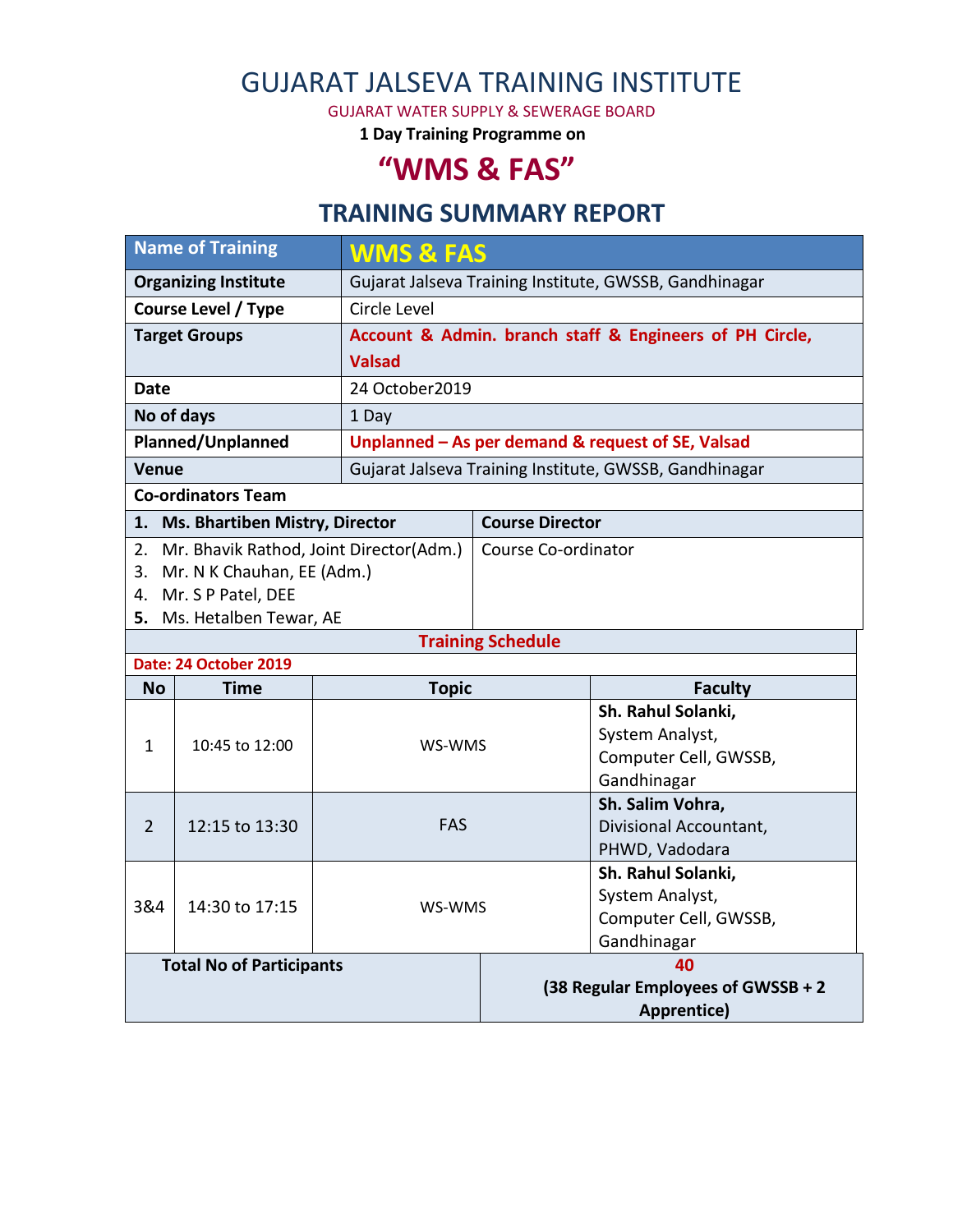## **List of Participants (Regular Employees of GWSSB)**

| Sr<br><b>No</b>         | <b>CPF No</b> | <b>Name of Employee</b>                     | <b>Designation</b>           | <b>Office</b>                          |
|-------------------------|---------------|---------------------------------------------|------------------------------|----------------------------------------|
| $\mathbf{1}$            | GWSSB/5200    | ANILKUMAR HANSJIBHAI PATEL                  | Dy. Executive Engineer(M)    | PH Mech. Sub<br>Division, Valsad       |
| $\mathbf{2}$            | GWSSB/9552    | ASHABEN SUNILKUMAR PATEL                    | Dy. Executive Engineer(C)    | DEE, PHS Sub division,<br>Valsad       |
| 3                       | GWSSB/3925    | CHIMANBHAI NEMLABHAI PATEL                  | Sup.Engineer (Civil)         | SE, P. H. Circle, Valsad               |
| 4                       | GWSSB/10147   | DARPANABEN NIMESHKUMAR PATEL                | Add. Assistant Engineer      | DEE, PHS Sub division,<br>Valsad       |
| 5                       | GWSSB/9012    | DEEPTI KHUSHALBHAI VASAVA                   | Dy. Executive Engineer(C)    | DEE, PHS Sub division,<br>Waghai       |
| 6                       | GWSSB/        | DHARMESHKUMAR SHANKARBHAI PATEL             | Add. Assistant Engineer(M)   | P. H. Mech. Division,<br>Valsad        |
| $\overline{\mathbf{z}}$ | GWSSB/10140   | DINESHBHAI KALYANJI PATEL                   | Add. Assistant Engineer      | EE, P.H. Works<br>Division, Navsari    |
| 8                       |               | DHARMISTHA J PATEL                          | Add. Assistant Engineer (C)  | PH CIRCLE, VAKSAD                      |
| 9                       | GWSSB/        | DIPIKABAHEN JIGNESHKUMAR PATEL              | Add. Assistant Engineer (M)  | P.H. M SUB Division,<br><b>NAVSARI</b> |
| 10                      | GWSSB/10145   | DIVYANTA RAKESHBHAI PATEL                   | Add. Assistant Engineer      | DEE, PHS Sub division,<br>Bilimora     |
| 11                      | GWSSB/5625    | HEMANTKUMAR BALUBHAI DHIMAR                 | Dy. Executive Engineer(C)    | <b>WASMO DANGS</b>                     |
| 12                      | GWSSB/10158   | HITESHBHAI ICHCHHUBHAI PATEL                | Dy. Executive Engineer(C)    | DEE, PHS Subdivision,<br>Vansda        |
| 13                      | GWSSB/9869    | HITESHKUMAR RAVJIBHAI PATEL                 | <b>ACCOUNTANT</b>            | P. H. Circle, Valsad                   |
| 14                      | GWSSB/10116   | <b>ISWARBHAI M GAVIT</b>                    | Add. Assistant Engineer      | DEE, PHS Subdivision,<br>Dharampur     |
| 15                      | GWSSB/9156    | JATINKUMAR MOHANLAL PATEL                   | Dy. Executive Engineer(C)    | DEE, PHS Subdivision,<br>Vapi          |
| 16                      |               | JIGNESHABEN RIDDHESHKUMAR<br>VANSADIA       | <b>Divisional Accountant</b> | EE, P.H. Works<br>Division, Navsari    |
| 17                      | GWSSB/10207   | KAMLESH DHIRUBHAI PATEL                     | Add. Assistant Engineer(M)   | PH Mech. Sub<br>Division, VALSAD       |
| 18                      | GWSSB/9697    | KAUSHIKKUMAR SUMANBHAI PATEL                | Sr. Clerk / Store keeper     | PH Mech. Sub<br>Division, VALSAD       |
| 19                      |               | <b>KINJALBEN S PATEL</b>                    | Add. Assistant Engineer      | DEE, PHS Subdivision<br>Navsari        |
| 20                      | GWSSB/10159   | KIRANBHAI BHANABHAI PATEL                   | Add. Assistant Engineer      | DEE, PHS Sub division,<br>Navsari      |
| 21                      |               | KRUTI RAVINDRA RAI                          | Add. Assistant Engineer      | DEE, PHS Sub division,<br>Dharampur    |
| 22                      | GWSSB/10149   | MANISHABEN NAGINBHAI PATEL                  | Add. Assistant Engineer      | DEE, PHS Subdivision,<br>Valsad        |
| 23                      | GWSSB/10248   | MUKESHKUMAR LALJIBHAI PATEL                 | Add. Assistant Engineer(M)   | PH Mech. Sub<br>Division, Ahwa         |
| 24                      | PWGUJ/40415   | NAYANTABAHEN PARSOTTAMBHAI<br><b>TANDEL</b> | Add. Assistant Engineer      | DEE, PHS Subdivision,<br>Bilimora      |
| 25                      | GWSSB/        | <b>NIRALI H PATEL</b>                       | Add. Assistant Engineer      | PHS Subdivision,<br>Chhikhli           |
| 26                      |               | PATEL NIRAVKUMAR HASMUKHBHAI                | Add. Assistant Engineer      | DEE, PHS Subdivision,<br>Subir         |
|                         |               |                                             |                              |                                        |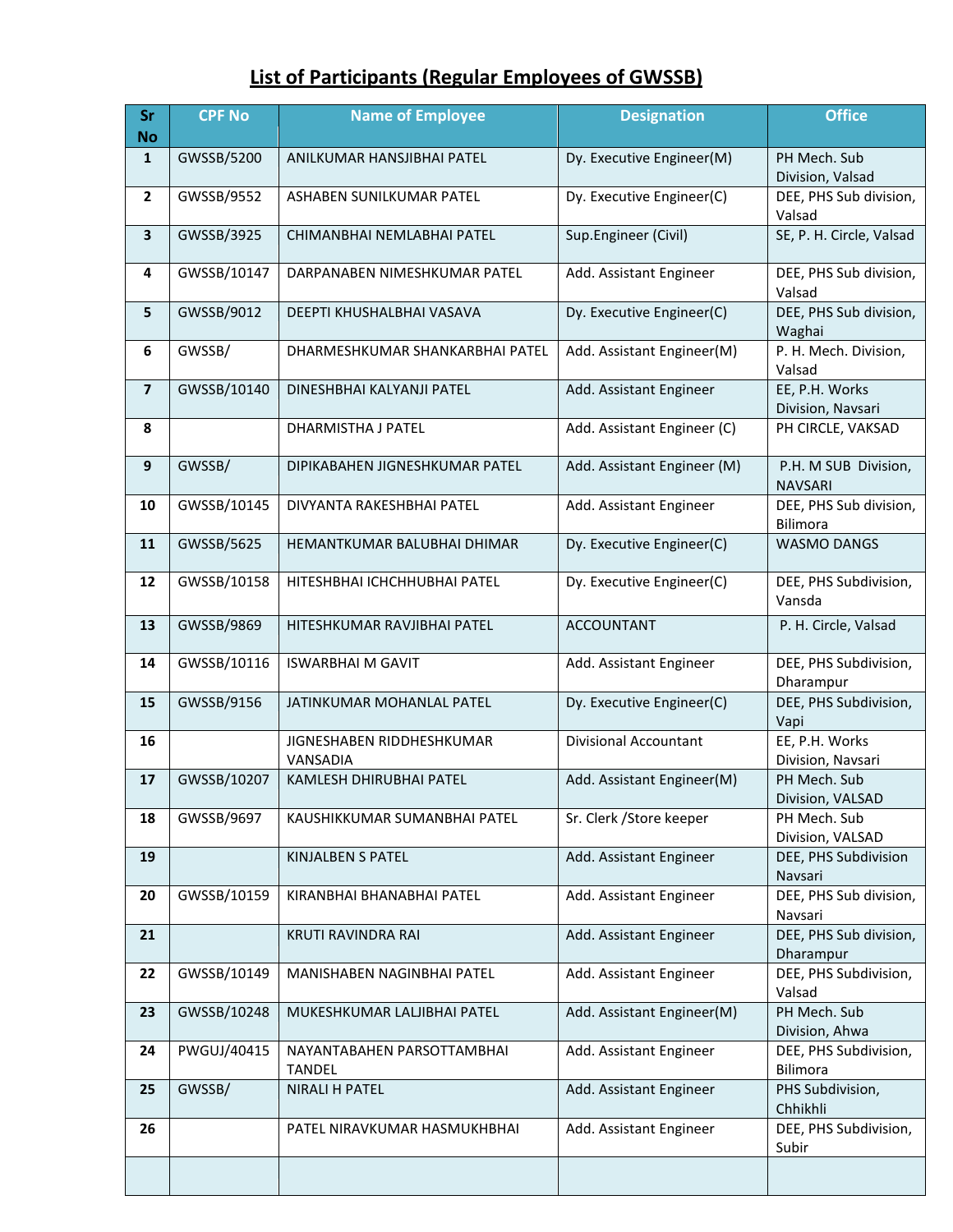| Sr | <b>CPF No</b> | <b>Name of Employee</b>         | <b>Designation</b>         | <b>Office</b>                         |
|----|---------------|---------------------------------|----------------------------|---------------------------------------|
| No |               |                                 |                            |                                       |
| 27 | GWSSB/10204   | RAJENDRAKUMAR GHELABHAI PATEL   | Dy. Executive Engineer(M)  | PH Mech. Sub<br>Division, Dharampur   |
| 28 | GWSSB/10150   | PINAKIN ARJUNBHAI PATEL         | Add. Assistant Engineer    | DEE, PHS Subdivision,<br>VALSAD       |
| 29 |               | PRIYANKA NIMESHKUMAR JOSHI      | Add. Assistant Engineer(M) | PH Mech.<br>SubDivision,<br>Dharampur |
| 30 |               | RAJENDRAKUMAR SHITALBHAI PATEL  | Executive Engineer(C)      | EE, P.H. Works<br>Division, Navsari   |
| 31 | GWSSB/10155   | RAKESHGIRI NARENDRAGIRI GOSWAMI | Add. Assistant Engineer    | DEE, PHS Subdivision,<br>Valsad       |
| 32 | GWSSB/10004   | RATILAL SURAJIBHAI BHUSARA      | Dy. Executive Engineer(C)  | DEE, PHS Subdivision,<br>Bilimora     |
| 33 | GWSSB/10428   | RIDDHI MANOJKUMAR KOTECHA       | Assistant Engineer         | DEE, PHS Subdivision,<br>Vapi         |
| 34 | GWSSB/6472    | SAHISTABEN ASHOKBHAI PATEL      | Dy. Executive Engineer(C)  | SE, P. H. Circle, Valsad              |
| 35 | GWSSB/10154   | SHILPABEN KISHORCHANDR RAJ      | Add. Assistant Engineer    | DEE, PHS Subdivision,<br>Vansda       |
| 36 | GWSSB/10193   | TANMALKUMAR VALLABHBHAI PATEL   | Dy. Executive Engineer(M)  | PH Mech.<br>SubDivision, Ahwa         |
| 37 | GWSSB/10619   | VINABEN MAHENDRABHAI GARASIYA   | Add. Assistant Engineer    | DEE, PHS Subdivision,<br>Dharampur    |
| 38 | GWSSB/10146   | YATINKUMAR RATILAL GARASIA      | Add. Assistant Engineer    | DEE, PHS Subdivision,<br>Vapi         |

#### **List of Participants (Apprentice)**

| <b>Sr</b><br><b>No</b> | <b>Name of Employee</b> | <b>Designation</b>  | <b>Office</b> |
|------------------------|-------------------------|---------------------|---------------|
|                        | ZANKHNABEN S PATEL      | Apprentice ENGINEER | PHSSD, Valsad |
|                        | RINKAL D PATEL          | Apprentice ITI      | PHSSD, Valsad |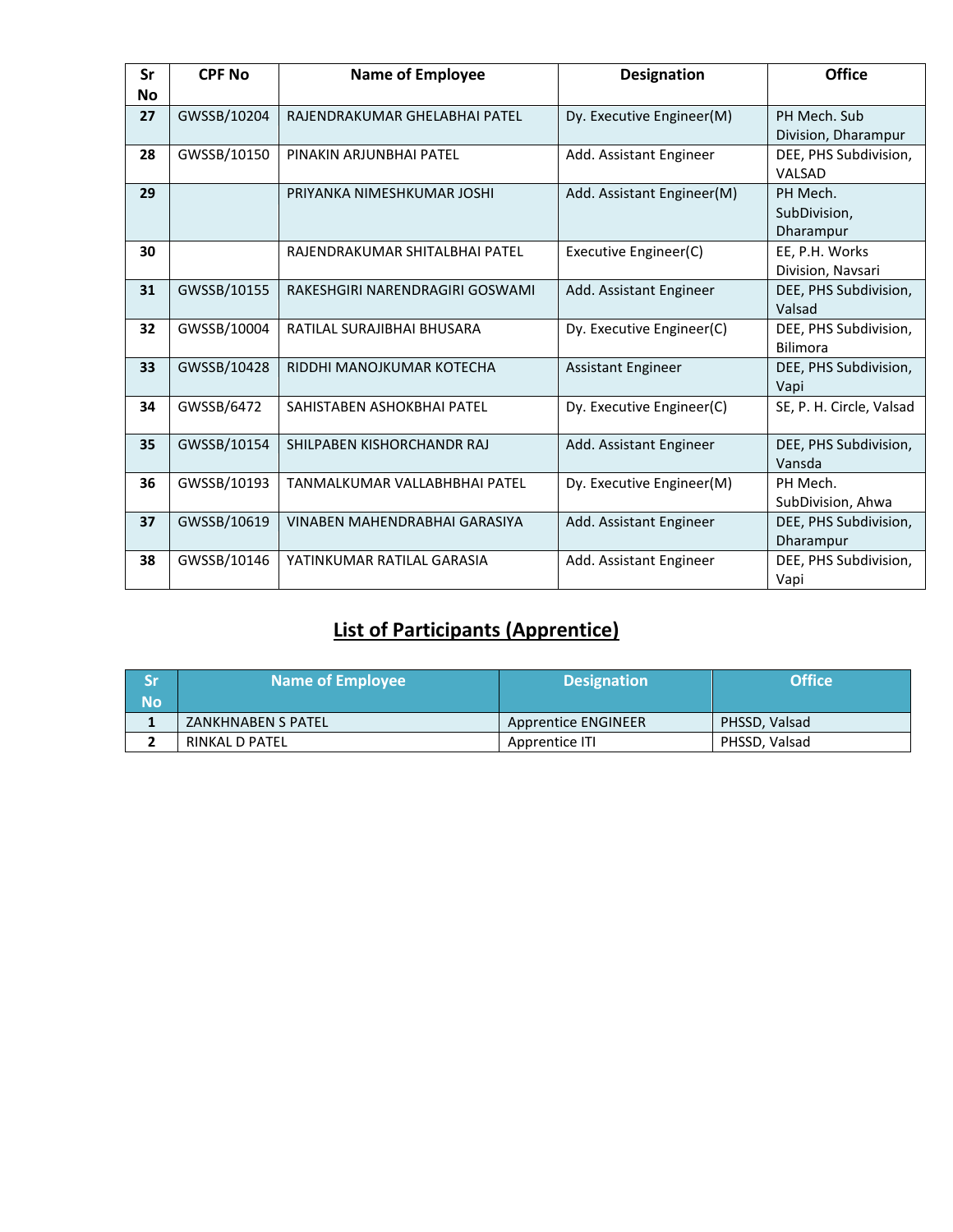## **Photo Gallery**

**1.** Inaugural Speech by **Sh. C N Patel,** SE, Valsad



2. Valediction speech by **Sh. Alpesh Patel,** Ex. Engg., Valsad

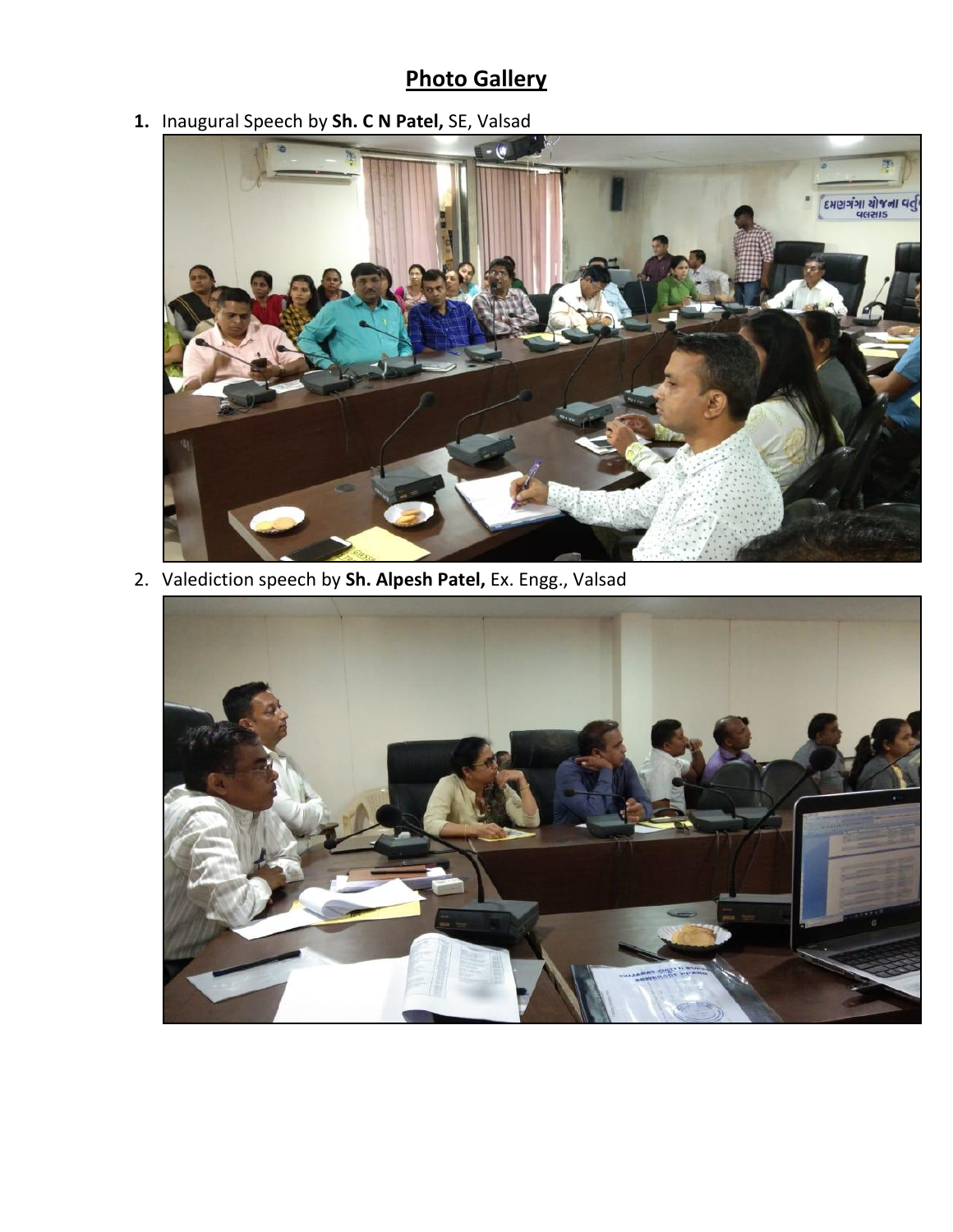

3. **Sh. Rahul Solanki,** System Analyst, Computer Cell, GWSSB, Gandhinagar addressing the trainees